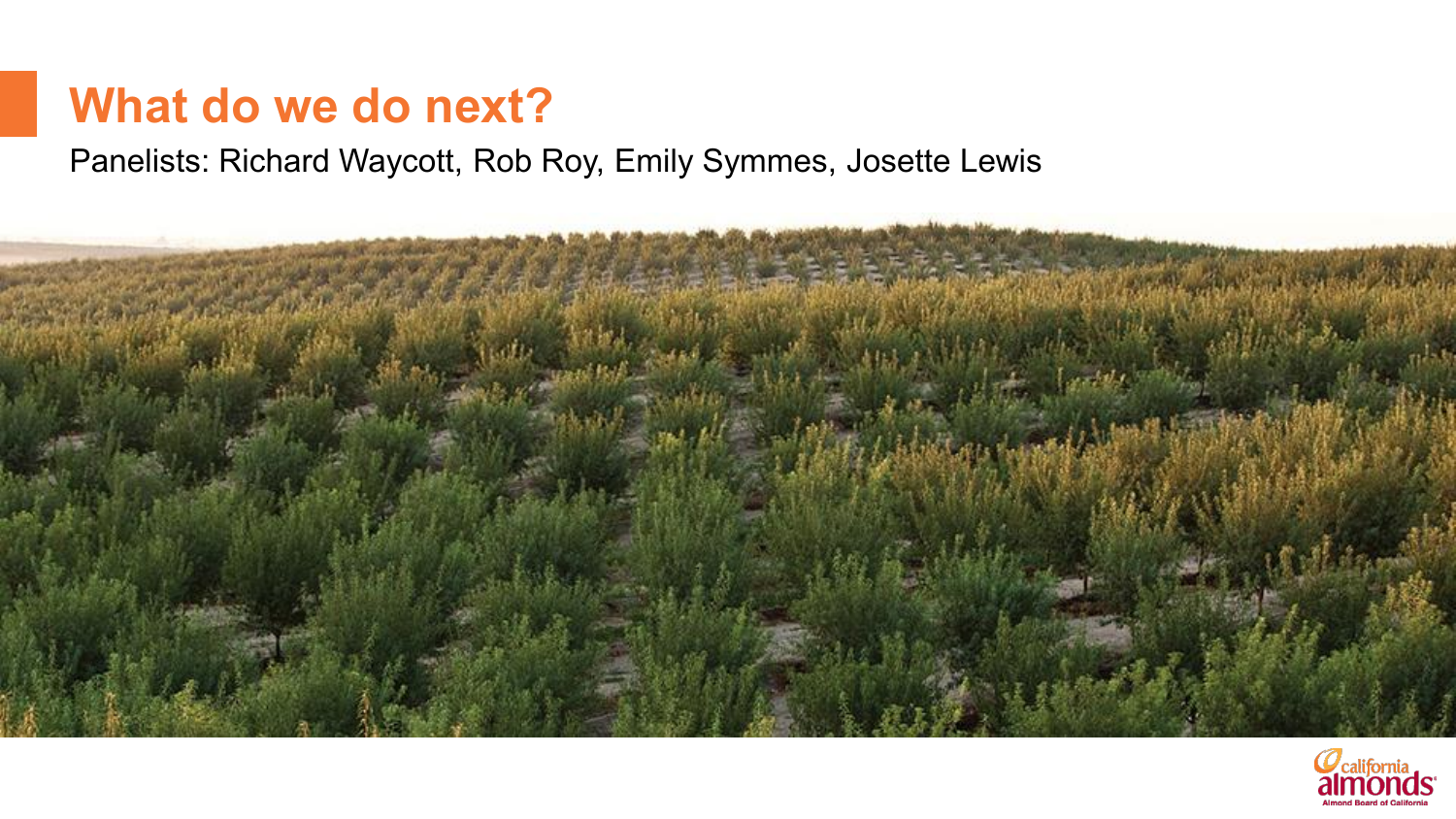#### Highlights – Richard Waycott, Almond Board of California

• Waycott summarized the major theme of the day: When insect damage increases, growers see fewer returns and processors spend more money and time cleaning up the product.

# **Controlling the pest is critical for profitability throughout the value chain.**

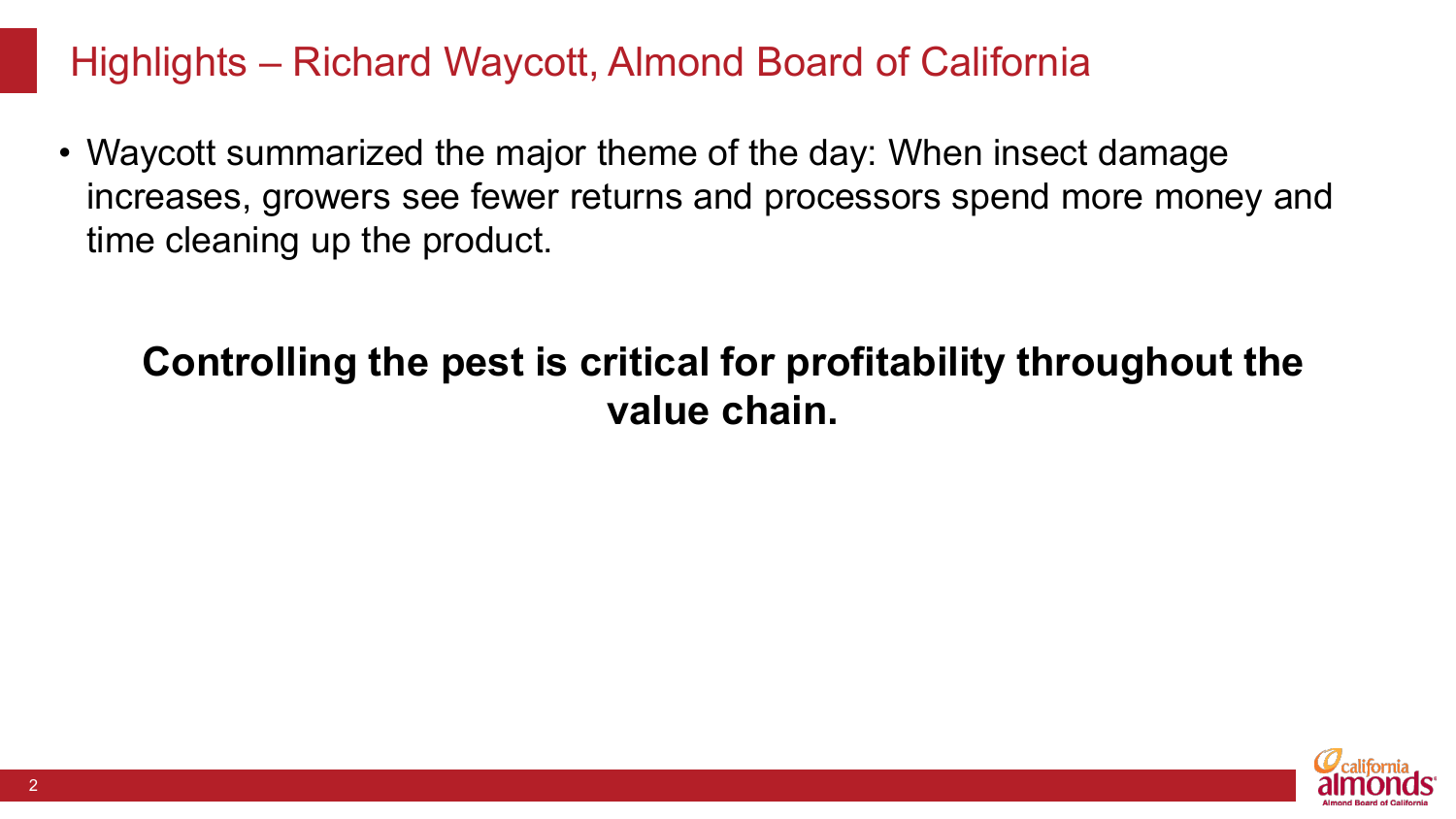## Highlights – Rob Roy, USDA NRCS

- NRCS provides financial support to qualified farmers looking to implement responsible IPM.
- NRCS also has a reward system for farmers who are already implementing conservation efforts.
- See the NRCS website for more information: [https://www.nrcs.usda.gov/wps/portal/nrcs/detail/national/programs/?&cid=stel](https://www.nrcs.usda.gov/wps/portal/nrcs/detail/national/programs/?&cid=stelprdb1048817) prdb1048817

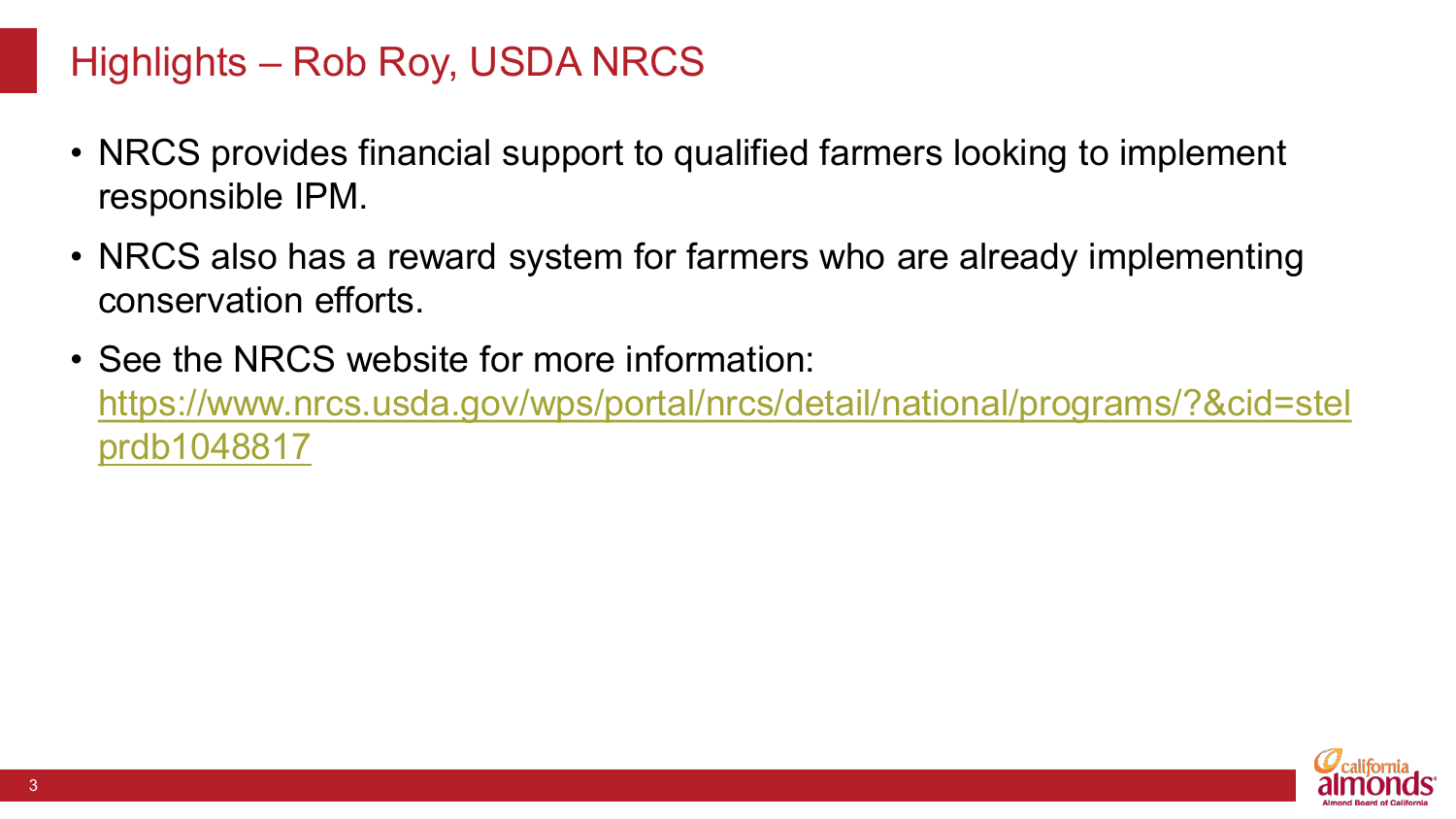## Highlights – Emily Symmes, UC IPM Extension in Sacramento Valley

• An area-wide approach to NOW control is absolutely necessary as NOW has hundreds of hosts in crop and non-crop plants, alike.

#### **A singular approach for NOW control is not effective.**